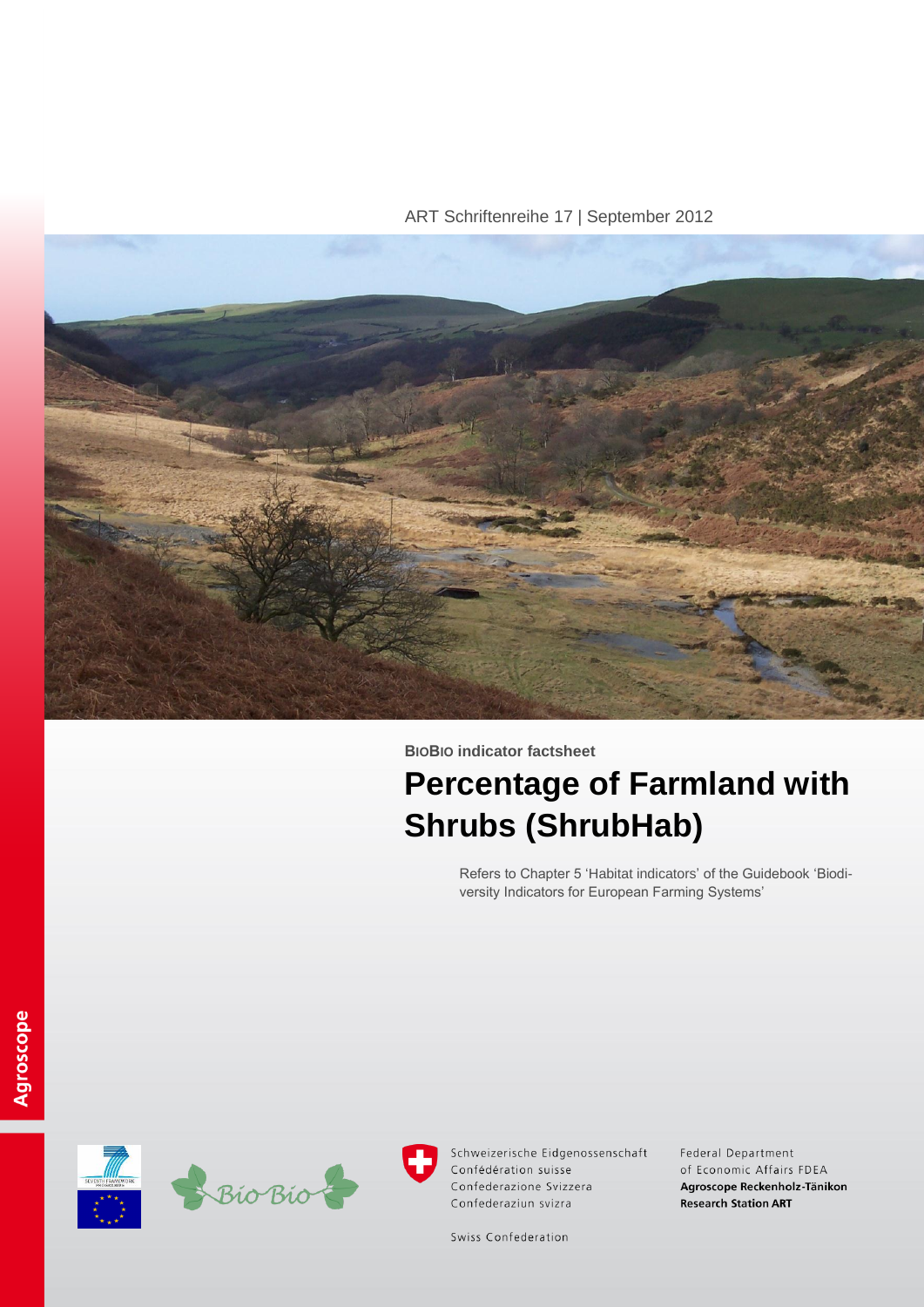# **Percentage of Farmland with Shrubs (ShrubHab)**

#### **Description**

Percentage of the total farm area covered by shrubs. The **unit** of measurement is the percentage of the Utilized Agricultural Area (UAA).

#### **Surveyor skills**

The indicator is based on habitat mapping, which requires basic GIS, ecological and botanical skills.

#### **Data collection method**

The habitat mapping method is described in Deliverable  $2.2<sup>1</sup>$ . Alternatively, shrub habitats can be recognized and mapped from aerial photographs.

#### **Calculation method**

ShrubHab is obtained by dividing the sum of the area of shrub habitats by the size of the farm and multiplying by 100 to obtain the percentage:

$$
ShrubHab = \frac{SH}{UAA} * 100
$$

in which *ShrubHab* is Shrub Habitats (in %), S*H* the sum of the area of the shrub habitats on the farm and *UAA* the farm size (Utilized Agricultural Area in hectares).

#### **Results from BioBio case studies**

The graph shows the mean values and their distribution across the 12 BioBio case study regions. Values tend to be low in intensively used farming regions such as the arable, horticultural and mixed farming regions of Austria, Germany, The Netherlands and France (except for one or two farms with higher values) as well as on Italian wine farms and on the Swiss and Norwegian grassland farms. The values are higher on the Mediterranean Dehesas, and on the grassland farms in Bulgaria and Wales. Rather than average values across all farms, values for individual farms are of interest because high values may indicate a trend of land abandonment.

Four BioBio farms (a Dehesa and an olive farm in Spain, and two grassland farms, one in Bulgaria and one in Wales) have values close to 50% of the farmland being shrubs. This indicates a trend towards land abandonment, as may occur in marginal regions.

## **Estimated effort and costs**

l

## **(labour effort required, analysis)**

The indicator measurement requires habitat mapping and subsequent GIS analysis. Medium effort.

#### **Shrub Habitat change as an indicator**

From a biodiversity point of view ShrubHab is of interest in marginal regions where the abandonment of agricultural land threatens farmland biodiversity. In the short term, shrub habi-



*Abandonment and shrub growth in the southern Swiss Alps. Photo: Felix Herzog, Agroscope*



## *Distribution of indicator 'Shrub Habitat'*

*Each point displays the indicator value of a farm. Farms are grouped in the respective case studies. Yellow: field crops & horticulture in Austria, France and the Netherlands, green: specialist grazing livestock in Bulgaria, Switzerland, Hungary, Norway, Wales and Dehesa in Spain,blue: mixed crops & livestock in Germany, pink: permanent crops in Italy and Olives in Spain. The colored box contains the values of 50 % of the farms of a case study. The line marks the median.*

tats are new (additional) habitat types and thus will tend to increase biodiversity. In the long run, however, depending on natural conditions, many patches of shrubs will evolve towards forest stands. Farmland biodiversity will then gradually be lost and the fields will lose their status as farmland.

#### **Interpretation**

'Shrub Habitat' is classified as semi-natural and a certain share may be beneficial for farmland species diversity. Nevertheless, it is also an indicator of land abandonment, which is a major threat for wildlife on farms in Europe. Interpretation therefore requires consideration of the wider landscape context.

Dennis P. et al. 2012. Biodiversity in organic and low-input [farming systems.](http://www.biobio-indicator.org/deliverables.php) ALTERRA Report 2308.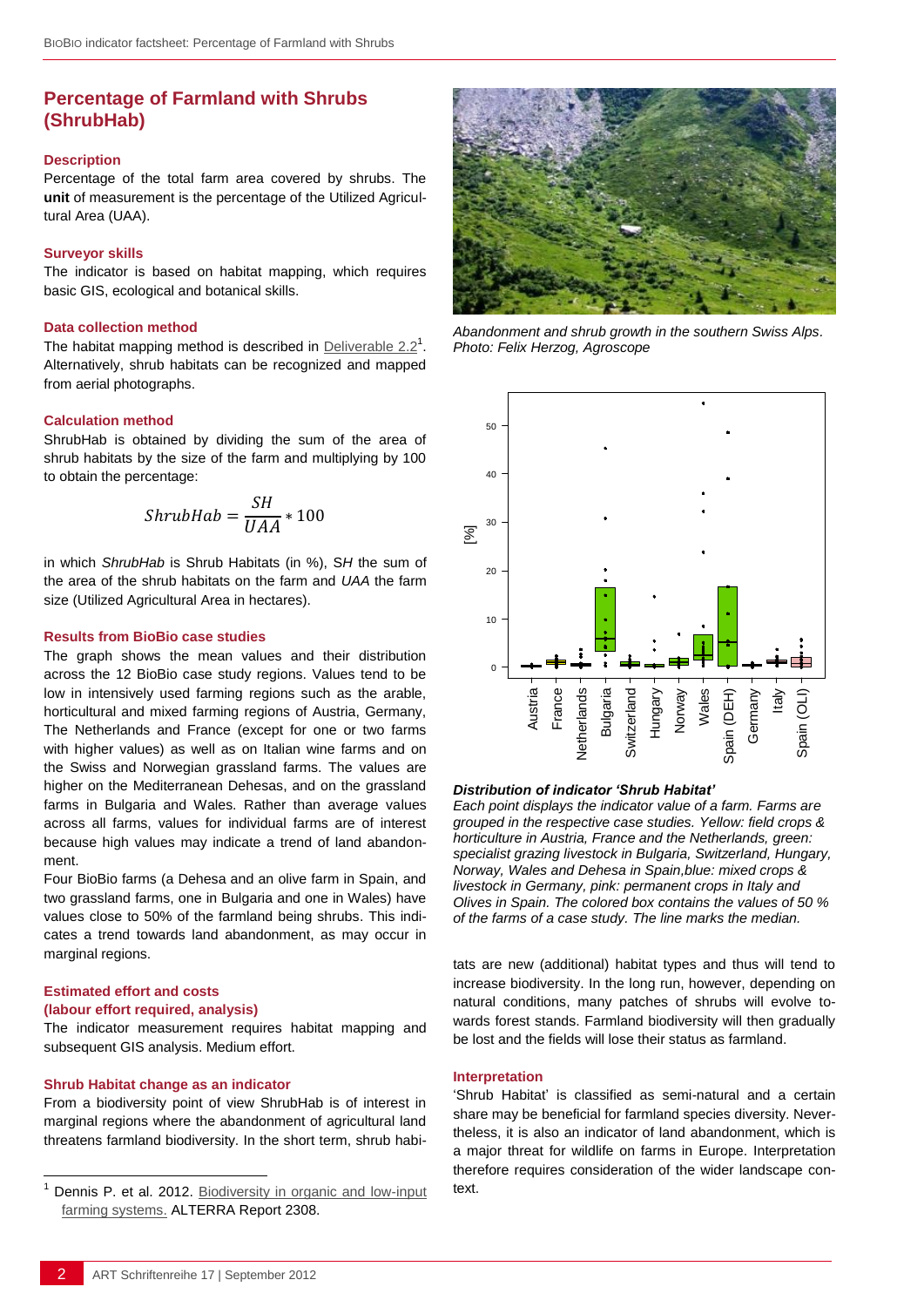#### **Strengths and weaknesses**

The indicator is easily computed once the habitat map is available. Indicator values depend strongly on the definition of shrub habitats and on the habitat mapping method, so comparisons between farms/countries require standardization (as in BioBio). A particular challenge relates to the definition of which fields to map on a farm. If only the active agricultural land is mapped, shrub habitats that have been abandoned will quickly disappear from the statistics, reflected in a decline in total agricultural area, but also, less intuitively, a decline in ShrubHab. Similarly, rules on how to delineate polygons may mean that bushes encroaching from field edges are excluded from the mapped area and therefore not reflected in the ShrubHab statistics.